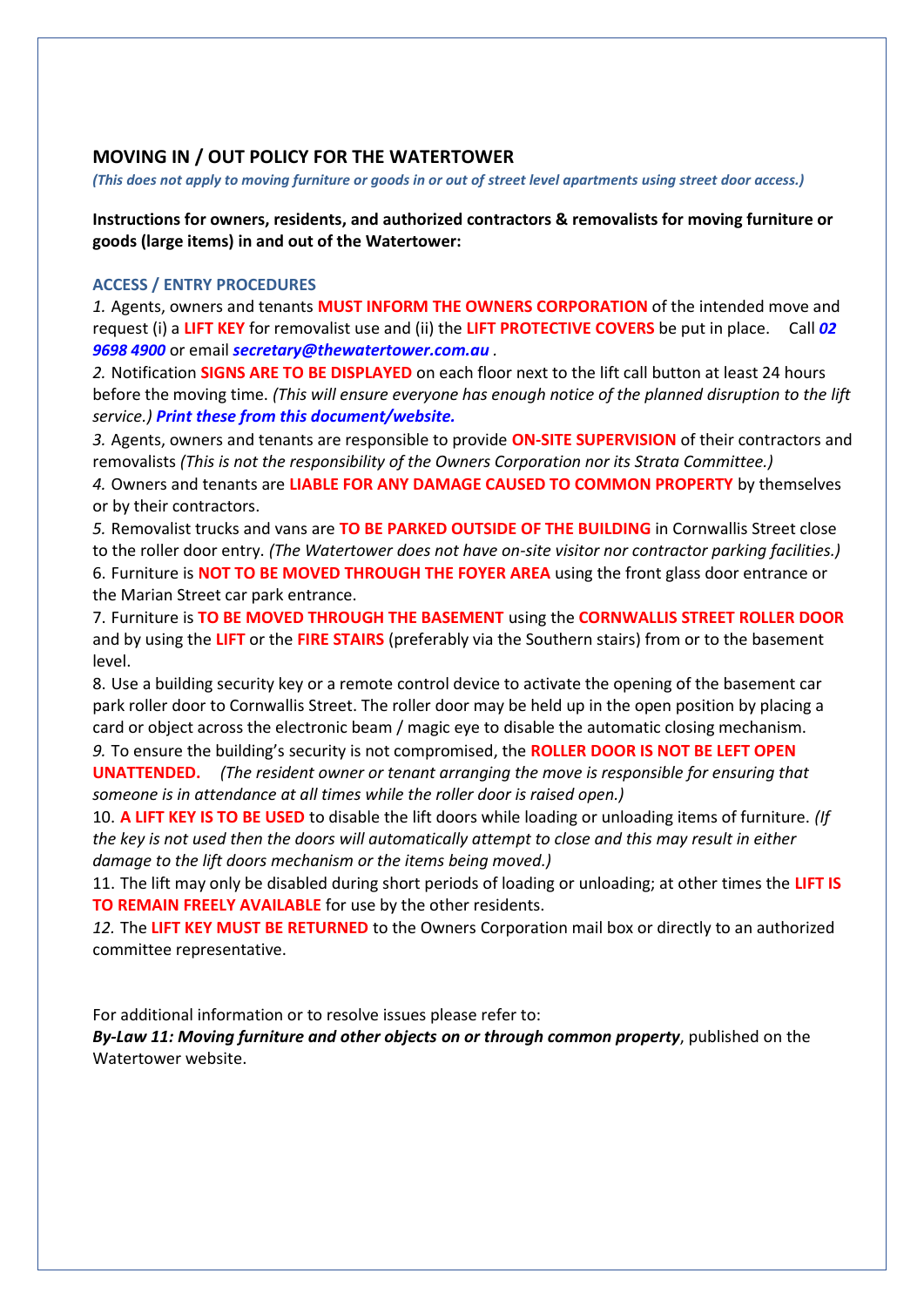| <b>NOTICE OF LIFT USAGE</b><br><b>FOR MEDICAL EMERGENCY CALL 000</b>                                                                                                                                                                                     |
|----------------------------------------------------------------------------------------------------------------------------------------------------------------------------------------------------------------------------------------------------------|
| MOBILE: ____________________                                                                                                                                                                                                                             |
| MOVING (in/out?): $f(x,y) = f(x)$ furniture between the hours: (from?) (to?)                                                                                                                                                                             |
| The above resident will be using a KEY LOCK to DISABLE the lift doors from shutting ONLY during<br>times of loading and unloading the lift (NOT EXCLUSIVE USE).                                                                                          |
| If these arrangements will be in conflict with other proposed usage please contact a member of the<br>Strata Committee on 9698 4900. If the lift is needed urgently during the removal period please<br>contact the resident on the above mobile number. |
| Attach BASEMENT                                                                                                                                                                                                                                          |
|                                                                                                                                                                                                                                                          |
| <b>NOTICE OF LIFT USAGE</b>                                                                                                                                                                                                                              |
| <b>FOR MEDICAL EMERGENCY CALL 000</b>                                                                                                                                                                                                                    |
|                                                                                                                                                                                                                                                          |
| The above resident will be using a KEY LOCK to DISABLE the lift doors from shutting ONLY during<br>times of loading and unloading the lift (NOT EXCLUSIVE USE).                                                                                          |
| If these arrangements will be in conflict with other proposed usage please contact a member of the<br>Strata Committee on 9698 4900. If the lift is needed urgently during the removal period please<br>contact the resident on the above mobile number. |
| Attach GROUND                                                                                                                                                                                                                                            |
| Thank you                                                                                                                                                                                                                                                |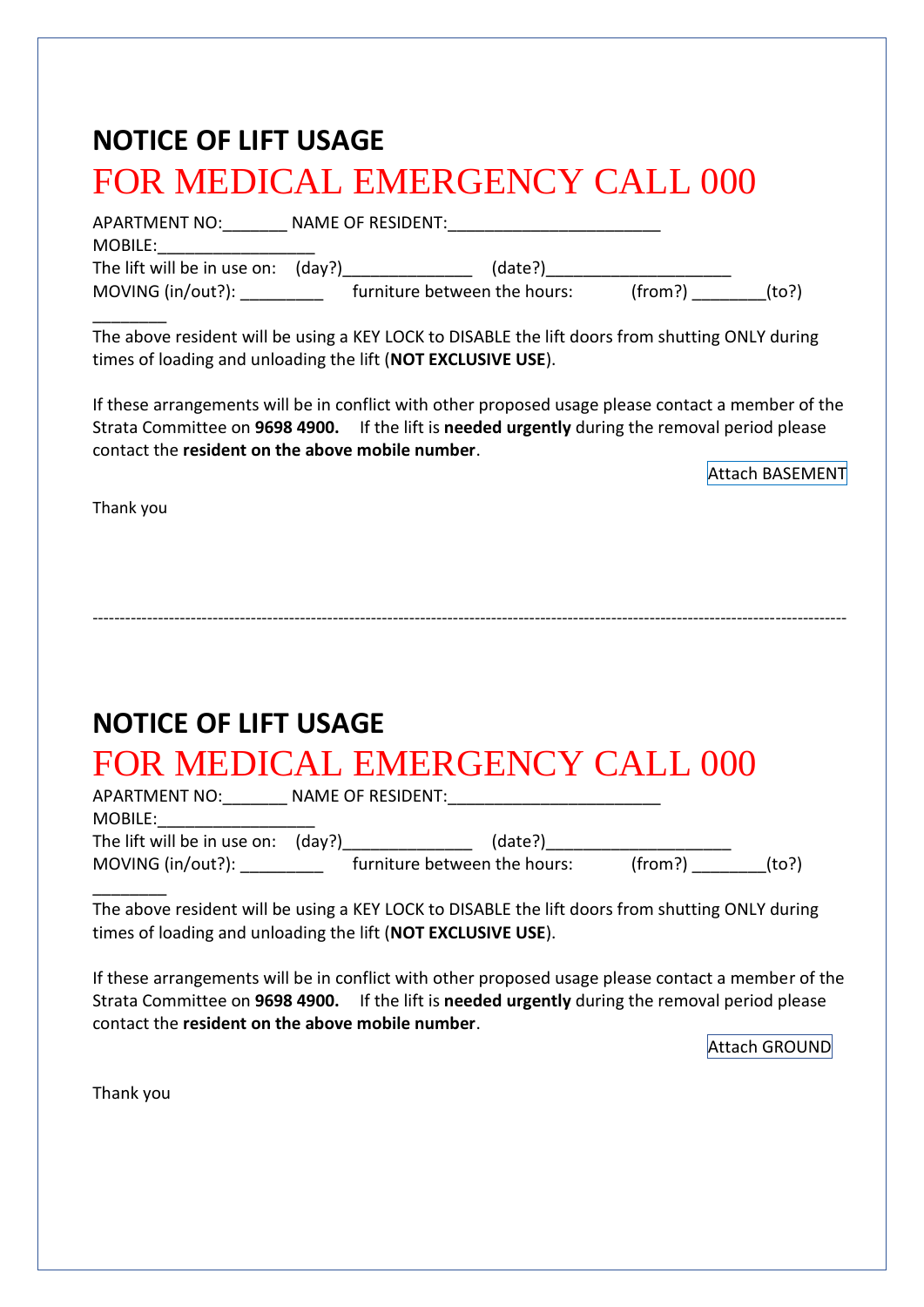| <b>NOTICE OF LIFT USAGE</b>                                                                                                                                                                                                                                                                                                                                                                |
|--------------------------------------------------------------------------------------------------------------------------------------------------------------------------------------------------------------------------------------------------------------------------------------------------------------------------------------------------------------------------------------------|
| <b>FOR MEDICAL EMERGENCY CALL 000</b>                                                                                                                                                                                                                                                                                                                                                      |
| The above resident will be using a KEY LOCK to DISABLE the lift doors from shutting ONLY during<br>times of loading and unloading the lift (NOT EXCLUSIVE USE).                                                                                                                                                                                                                            |
| If these arrangements will be in conflict with other proposed usage please contact a member of the<br>Strata Committee on 9698 4900. If the lift is needed urgently during the removal period please<br>contact the resident on the above mobile number.<br>Attach 1st FLOOR                                                                                                               |
| Thank you                                                                                                                                                                                                                                                                                                                                                                                  |
|                                                                                                                                                                                                                                                                                                                                                                                            |
| <b>NOTICE OF LIFT USAGE</b>                                                                                                                                                                                                                                                                                                                                                                |
| FOR MEDICAL EMERGENCY CALL 000<br>MOBILE:__________________                                                                                                                                                                                                                                                                                                                                |
| The lift will be in use on: (day?)<br>The lift will be in use on: (day?) ___________ (date?) _________________________<br>MOVING (in/out?): ____________ furniture between the hours: (from?) _________(to?) __________<br>The above resident will be using a KEY LOCK to DISABLE the lift doors from shutting ONLY during<br>times of loading and unloading the lift (NOT EXCLUSIVE USE). |
| If these arrangements will be in conflict with other proposed usage please contact a member of the<br>Strata Committee on 9698 4900. If the lift is needed urgently during the removal period please<br>contact the resident on the above mobile number.<br>Attach 2nd FLOOR                                                                                                               |
| Thank you                                                                                                                                                                                                                                                                                                                                                                                  |